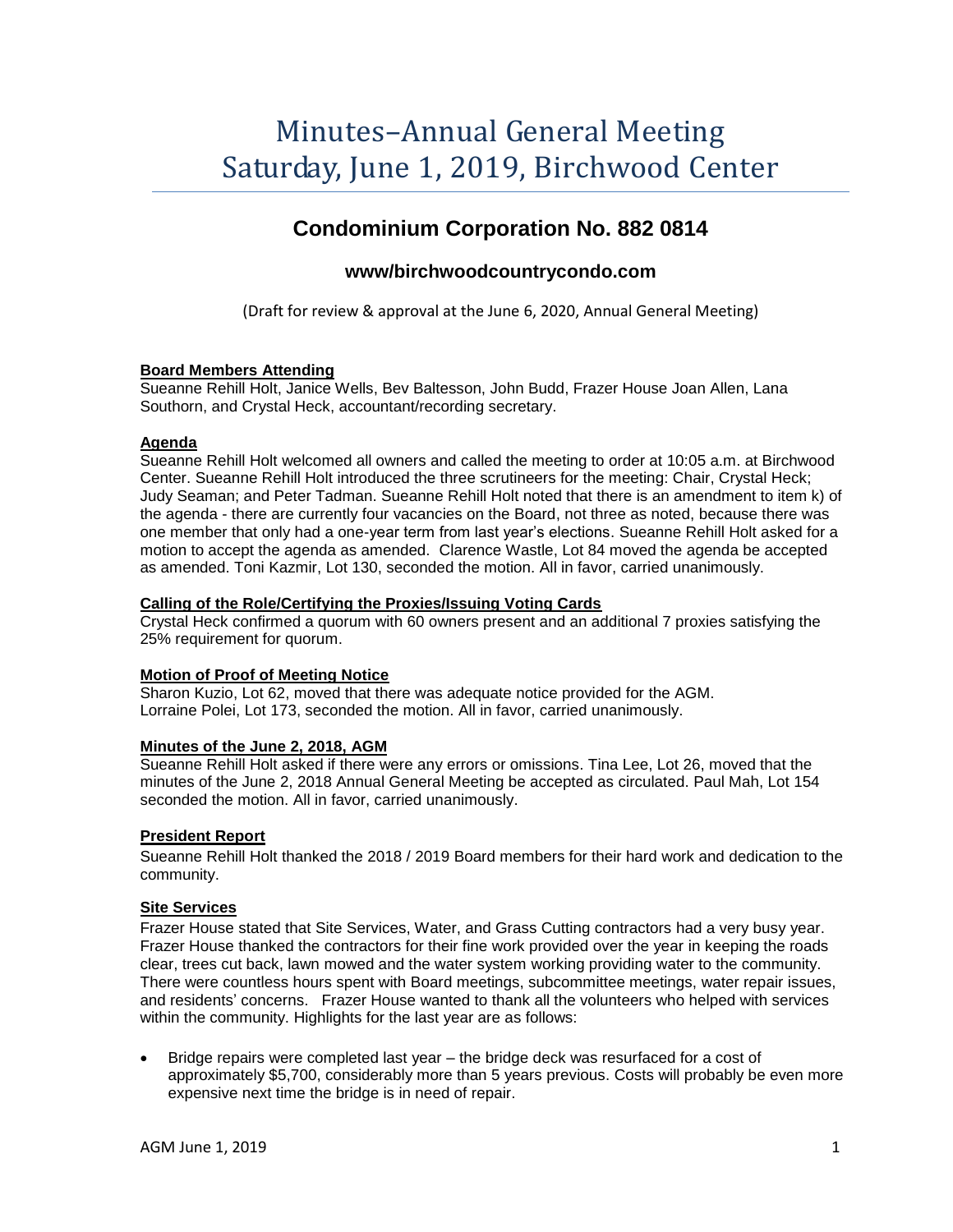- Water repairs were kept at a minimum this past year however, there was a frozen water line serving some lots. We have discussed what can be done to fix the water line that is buried less than 8 feet deep and has frozen this past two years.
- 10 development applications were approved over the last year.
- 28 noncompliance letters were sent to owners over the last year. 50% of the letters were due to weed control and 50% were for general repair and maintenance. There was one fine charged in 2018/2019 for noncompliance.
- Still ongoing concerns with the misuse of the dumpster there were a few fires at the dumpster. The RCMP has been dealing with the fires. Reminder to owners to please not leave junk or large items at the dumpster and if there are items that are too good to throw out please leave them at the end of your driveways with free signs on the items.
- Road maintenance day to day operations ran smoothly over the winter and spring.
- A storm last fall causing downed trees required an outside contractor to clean up the community. Frazer House asked that owners take a look at their properties to ensure that any overhanging tree problems are corrected before causing damage.
- There was one gate repair a motor failure that took approximately two weeks to compete repairs
- Owners are reminded that Xplornet will be taking down the existing tower and putting in a new tower this fall. The contract for the tower is between the Brazeau County and Xplornet as the existing tower and proposed new tower is on County land. The Corporation is required to put in a meter for our existing shed and we will provide power to the tower. Xplornet will compensate the Corporation for access to the site as well as pay for their power consumption. There is likely going to be some noise, so owners that may have concerns need to address their concerns with Xplornet directly.
- The Board has requested Brazeau County supply dust control in the community. The County has noted that late July/early August will be when they can be in the area. Public roads with residences are given priority on high traffic areas before private roads and subdivisions.
- Speed limits everyone is abiding by the speed limits in the community

Sueanne Rehill Holt thanked Frazer House for his great work on site services this past year.

#### **Financial Report**

Bev Baltesson noted to the owners in attendance that the financial report was included in the AGM package. Any questions regarding the financial reports may be presented in the Members Forum.

Review of the budget shows the majority of the increase in condominium fees are in the site services budget – fixing water lines, dust control, aging well used infrastructure and replacing the electrical boxes. Contractors are still working with contracts that have seen little or no increases over the last 3-4 years.

Accounts Receivable arrears are a minimal amount (\$2,262), \$910.00 of which is for one lot that will be going to a lawyer for foreclosure this month if not made current.

Bev Baltesson explained that the community has changed, and volunteers are not as readily available as in the past. The budget needs to be increased to include additional costs to cover outsourcing the work. Owners should expect condo fee increases with the lack of available volunteers to do such work. If the community wants more service or improved service, it comes at a cost. The water upgrade issue is a huge issue right now and we are obligated to adhere to government regulations.

Bev Baltesson reminded owners about the options to pay the condo fees as shown on the Assessment and explained there could be added costs if the options are not adhered to.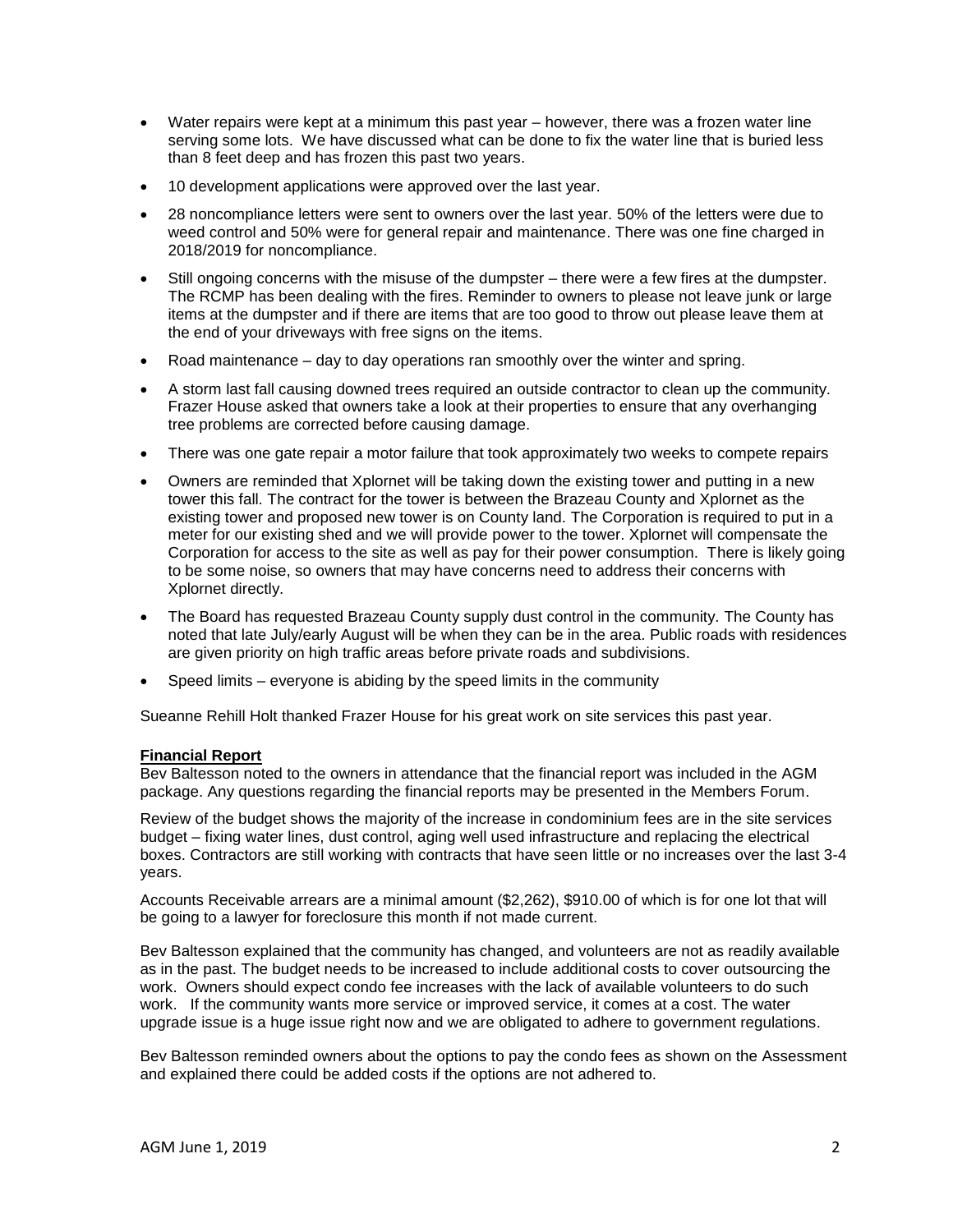#### **Brazeau County Liaison**

Jan Wells provided a brief report on her communication with Brazeau County over the past year. She was able to work with the new staff and the feedback from owners has been positive on obtaining development permits.

Jan Wells is happy to report that Brazeau County has responded to our safety concerns regarding the south access road & emergency access. There is a completed agreement for gravel and continued maintenance of the road south of the community. We anticipate the County may start work on the road this summer.

The County came in a timely manner in the summer of 2018 to clean up the playground. They also provided the community with cautionary signs near the playground.

#### **Social Club**

Jan Wells gave a report on behalf of the social club for the period of June 1, 2018 to March 31, 2019. Lana Southorn prepared the annual statement of revenue and expenses. Balance at June 1, 2018 was \$2,970.86; total revenue for the period is \$5,453.20 less expenses of \$4,379.50 leaving a bank balance of \$\$4,044.56.

The Social Club is very pleased that all our events this year were all well attended and are very appreciative of the help, support and ideas from owners during the year. Bev Baltesson maintains an email list for the Social Club, sending out reminders and notifying of current events and activities. If there are owners who would like to be on this list, please pass on your information to any of the committee members and you will be added to the list.

Two upcoming events for this year are the Owners and Guest Golf tournament which will be held on July 20th and the Lumberjack Breakfast which will be held July 21st. Subsequently, the Horseshoe and Bocce Ball Tourney will be held on August 17, 2019. This list was included in the AGM package and there will be members selling tickets ahead of time on some of the events.

During the past year the Social Club sponsored prizes at the Halloween and Christmas potlucks. New filters for the reverse osmosis and a new flag at the Center were purchased. The current year the committee has researched purchasing sandwich boards for the 3 entrances and there is need to purchase new chairs for the Center.

The flower beds look lovely out front and thanks go to the past gardeners Alec and Bev McKenzie. They have passed the torch to new gardeners, Karen LeDrew and Kevin Souther.

Jan Wells invited everyone attending to enjoy hamburgers and cookies after the meeting. The Social Club thanks everyone who helps do clean up of the Center after the functions. Free hamburgers and hot dogs will also be available at the Canada Day celebration.

#### **Fire Smart Program**

Sueanne Rehill Holt reminded owners of the partial fire restriction in the County. She printed off the Fire Department approved firepit and outdoor appliance information and it is on the board here in the Center.

Clarence Wastle, Lot 84, provided an update on the Fire Smart Program that the community has in place. The open house with the County took place last year but the committee was not able to get around to the fall cleanup. Clarence Wastle will work on getting a committee organized to do it this summer or fall. Clarence & Theresa Wastle took part in a tour in Fort McMurray with Fire Smart Canada program. As well, the community has received another \$500.00 grant to be used this year from Fire Smart Canada. Clarence Wastle is thinking of maybe having a control burn along with the County to do a cleanup of debris. Clarence Wastle will send out notices once he has a date in mind for the cleanup.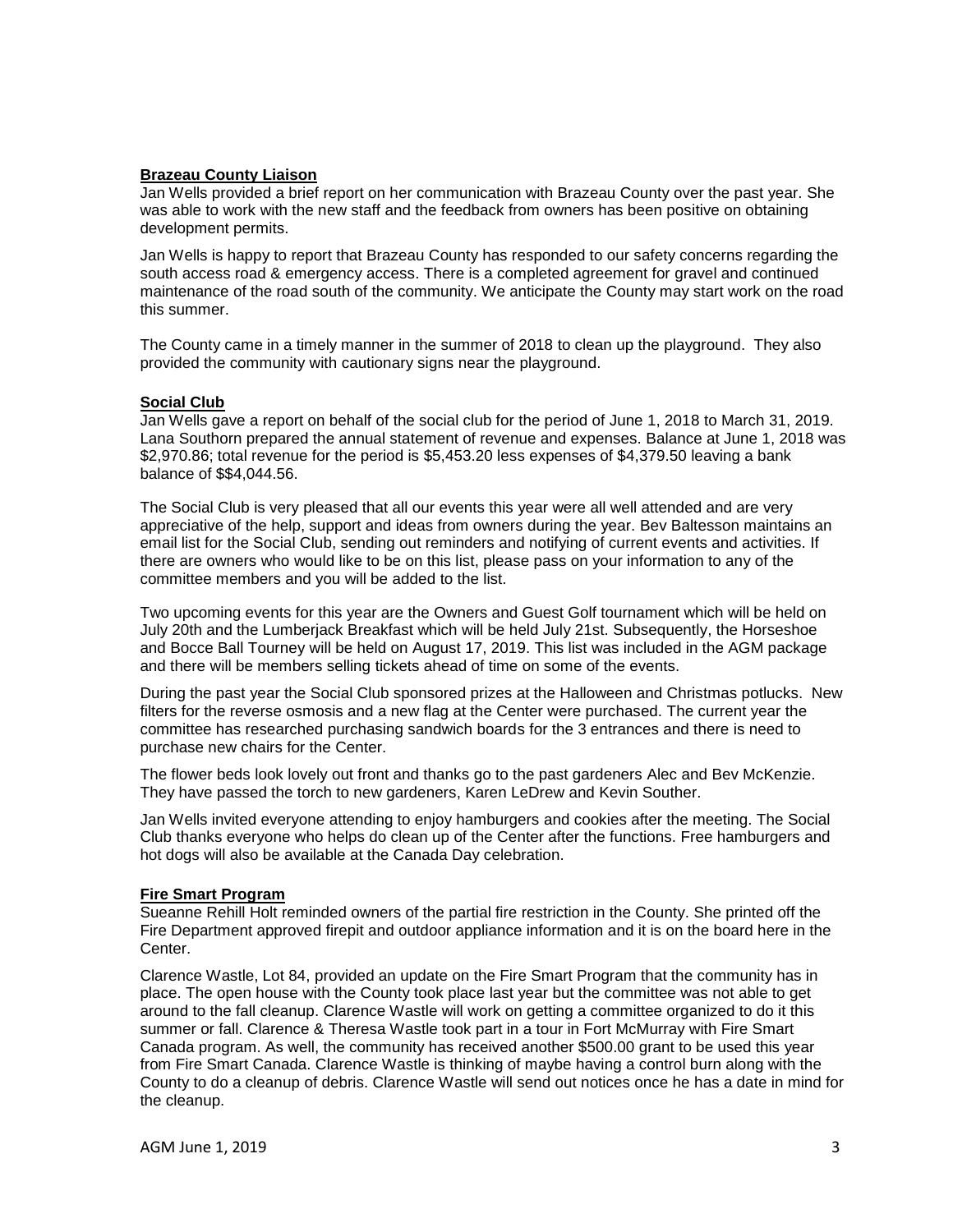#### **Approval of 2018 Audited Financial Statement**

Dave Southorn, Lot 82, moved that the financial report, distributed in advance of the meeting, be accepted as circulated. Chuck Hughes, Lot 69, seconded the motion. All in favor, carried unanimously.

#### **Appointment of Auditor**

Tom Maclean, Lot 13, moved that we use Heather Zeniak Professional Corp. to audit the 2018/2019 finances, seconded by Judy Seaman, Lot 77. All in favor, carried unanimously.

#### **Approval of the 2019/2020 Budget**

Sueanne Rehill Holt asked if there were any questions regarding the budget information supplied to all owners in the AGM package. With no questions from the floor Sueanne Rehill Holt asked for a motion for the budget to be approved as circulated. Betsy Gill, Lot 122, moved that the budget, distributed in advance of the meeting, be accepted as amended. Sharon Kuzio, Lot 62 seconded the motion. All in favor, carried unanimously.

#### **Water upgrade**

Sueanne Rehill Holt wanted the owners to understand that there is nothing in this current budget with regards to the water upgrade due to the lateness of the information from the Engineer. On July 13, 2019 there will be an informational meeting with the owners. Documentation regarding the Water Upgrade is currently on the website for owners to review. Owners were encouraged to read these documents. Sueanne Rehill Holt advised that we cannot avoid doing these upgrades because it is a requirement of Alberta Environment. Sueanne Rehill Holt investigated the availability of grant money but because we are private entity grant money is unavailable. Brazeau County is aware of this required water upgrade situation and what the Condominium Corporation needs to do to be in compliance. Individual owners need to make a decision on the next step based on the items in the letter to owners dated May 14, 2019. There is a question box located at the back of the room, if owners have questions please write them down and drop them in the box. The Board will work hard to have the questions answered for the July 13th meeting. The engineer and representatives from Brazeau County will be available to come to the informational meeting. The owners don't need to understand all the technicalities of the water upgrade but must understand that it is an upgrade that needs to be done and it is only to the water treatment facilities, not the water lines.

Joan Allen reminded the owners that according to the Condominium Act the special assessment levy charge is the only avenue available to get this completed, without owner approval. Options to dissolve the corporation or borrow money would have to go out as a special resolution with the necessary needed approval of 75% of the owners. There is only one chance for the special resolution to be passed and meet the 75% approval. If the special resolution does not meet the 75% approval, then there would be a special assessment levy with no more chance for an owner to change the vote. The special resolution will need to be prepared by lawyers so that it cannot be challenged and to ensure it is done properly.

Sueanne Rehill Holt wanted to especially thank Jan Wells, Joan Allen, and Bev Baltesson for all the work that they did over the winter while most of the Board were away.

Sueanne Rehill Holt also asked any new owners in attendance if they would please identify themselves. New owners in lots 125 and 91 introduced themselves and were welcomed by the community.

### **Members Forum:**

• Vic Henry, Lot 77, wanted the owners to really think about the decisions needed about the water upgrade. He is aware of other condo organizations with large repairs invoices - really in our community it is not a large amount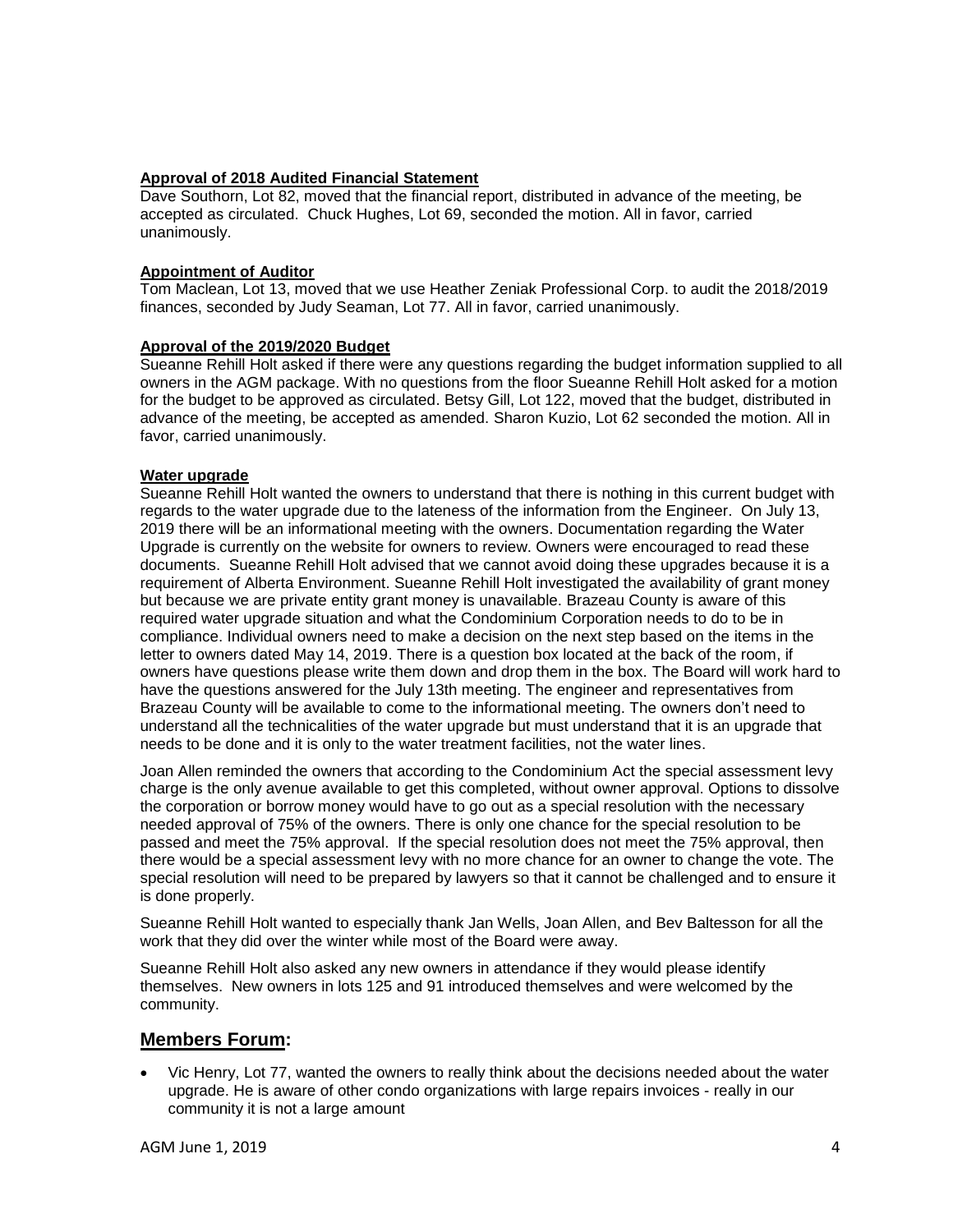- Sharon Kuzio, Lot 62, wanted owners to please let your neighbors know the importance of this upgrade.
- Doug Milner, Lot 134, stated he deals with contractors and reminds owners that the costs will not be any less than they are today. He wants owners to please choose wisely as to what you decide. \$8,000 is a lot of money for water upgrades, but the infrastructure is all getting old and maybe this will not be the only upgrade. Owners need to make an informed decision. We as owners need to come together as a community.
- Doug Milner also had questions regarding when a development permit is required. Brazeau County does not require a permit for any building less than 180 square feet. Bev Baltesson explained that the Board requires a Development Application regardless and owners would be advised to contact the County as all other requirements in the Land Use Bylaw must also be adhered to.
- Marilyn Osaka, Lot 50, has some questions related to the timeline that is in place for the water upgrades. Does the Board have a project outline showing any target dates? The Board is allowing two weeks for questions to come in from owners. The Board will work with the Engineer, Brazeau County and, if need be, with the Condo lawyer to get answer to the questions for the July 13th meeting. The Board does not have a timeline to get the special resolution out to owners at this time. Sueanne Rehill Holt feels that the lawyer will be able to put together answers quite quickly if and when the owners have reached a decision.
- The Board has asked for a timeline from the Alberta Environment, however, the response received was brief. It was identified that our community is one of the last communities to complete this upgrade. The Condominium Corp has not received a letter of noncompliance as yet because Alberta Environment knows that we are working on a solution and testing confirms our water is safe.
- Jan Wells explained the information meeting timeline was set to allow time to get answers for all the questions hence the month timeline from receiving owner's questions and the July  $13<sup>th</sup>$ meeting. Marilyn Osaka feels that this should be at the forefront to get this completed because of the health of the residents. Joan Allen explained that the process needs to include owner education so that an informed decision can be made by them. Jan Wells stated that the water is tested daily, monthly and yearly. All the testing is done in compliance with Alberta Environment and the upgrade does not mean that our water is unsafe.
- Tom Maclean, Lot 13, has concerns with the lack of notification from Alberta Environment. Bev Baltesson explained that there have been many discussions as a Board about the water upgrades. Alberta Environment admitted they made a mistake in not providing us with the Associated Engineering report that was done in 2012. The Board didn't receive notice of the upgrades required for our water system until February 2018. This is a tremendous burden that the Board has been dealing with for the last year.
- Dale Ginther, Lot 47, wants to know why it needs to be 75% approval vote on a special resolution, why it is not 50% plus 1. Sueanne Rehill Holt explained that the Act states we cannot add capital assets without ownership approval. All of the ownership will need to be sent any special resolution and the Act states that 75% approval is required. Bev Baltesson feels that the new Board will need to reach out to the owners who do not respond to ensure that all owners are informed and cast their vote.
- Clarence Wastle, Lot 84, explained that there is a new Condominium Act being introduced on July 1, 2019. There are drastic changes being introduced and all Boards are going to have more regulations, in particular, notification rules are changing.
- Betsy Gill, Lot 122, inquired as to how the owners will be affected if the corporation is dissolved. Sueanne Rehill Holt hopes that if the County took over the property, they would be able to get additional grant money but does not know what the governance would be. The Board does not have the answers and needs the questions to be specific to the County. The Board does not have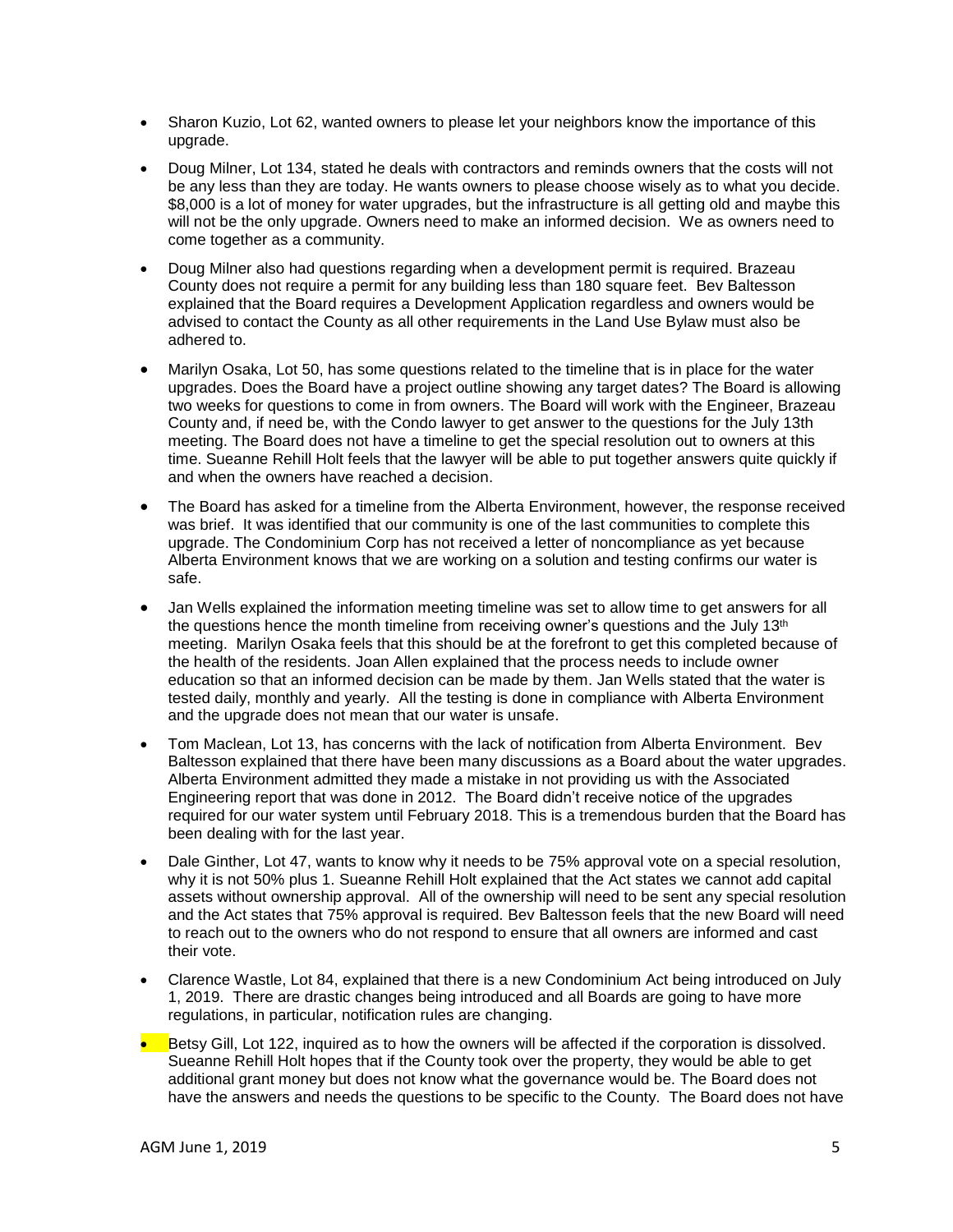answers to when a dissolution would take effect as this could only occur if 75% of the owners voted to dissolve the Condominium Corporation by special resolution.

- Dennis Guenette, Lot 143, asked if anyone would be interested in a brain storming session after the meeting.
- Frazer House, Lot 60, wants to remind owners that if Brazeau County takes over the community, we need to make sure that our rules regarding golf carts usage on our roads stays the same as it may change the community lifestyle. This is a concern to be asked of the County.
- Christine, Lot 15, remarked that with the economy being what it is and 1.5 million as an estimate for the upgrades, she feels that the community should be the Brazeau County's problem.
- Doyle Kathol, Lot 145, asked why there is no deadline from Alberta Environment for the water upgrade. Sueanne Rehill Holt said there is currently no deadline as we have not yet received a non-compliance order from them. The Board feels that they are giving us time to allow the owners to decide what they want to do and how to pay for it.
- Clarence Wastle, Lot 84 wanted to confirm that the meeting will include a County representative and engineer. Sueanne Rehill Holt explained that there is confirmation that representatives will be available to come to the meeting.
- Bob Clarke, Lot 155 wanted to notify Clarence Wastle, the Fire Smart representative for the Condominium Corporation, that he is still in need of a key to get out of Cedar Glen if there is an emergency.
- Lorraine Polei, Lot 173, wanted to remind owners there are some thefts taking place in the community, as recently as last week. The RCMP has been notified but it is still occurring. She is very concerned about this and is thinking that it may be local. The Board will talk to the security contractor and make him aware. Owners need to be on the lookout in our community and RCMP will patrol if there are more issues in the community. Any suspicious activities or fires in the community need to be reported to the Fire Department and the RCMP as well as the Site Services contractor.
- Margaret Oleskiw, Lot 97, stated she is finding that there are more dogs off lease and owners need to pick up after their dogs. Sueanne Rehill Holt reminded owners that the Board does not have jurisdiction over that. Owners need to report their complaints to the County Bylaw officer. She suggested that owners need to speak directly to those owners whose dogs are running at large.

#### **Election of Members of the Board**

Sueanne Rehill Holt called for nominations of members of the Board to begin, Sueanne Rehill Holt asked that all nominated owners come up to the front to introduce themselves. Terms have been completed by Jan Wells, Bev Baltesson, Joan Allen, and Lana Southorn. Sueanne Rehill Holt explained that their work over the last few years is greatly appreciated. Currently there are four vacancies for two-year terms. Bev Baltesson will let her name stand for re-election.

Sueanne Rehill Holt called for nominations from the floor.

- Gary Holt, Lot 45, nominated Bev Baltesson, Lot 74, who accepted the nomination. Bev Baltesson informed the owners in attendance that currently her spouse works as a contractor for the Condominium Corporation.
- Dave Southorn, Lot 82, nominated Greg Jansen, Lot 29, who accepted the nomination.
- Vic Henry, Lot 77, nominated Jim Jansen lot 49A, who declined the nomination.
- Jesse Christian, Lot 102, nominated Lyle Banack, Lot 78, who accepted the nomination.
- Clarence Wastle, Lot 84, nominated Joan Allen, Lot 14, who declined the nomination.
- Toni Kazmir, Lot 130, nominated Kevin Souther, Lot 66, who accepted the nomination.